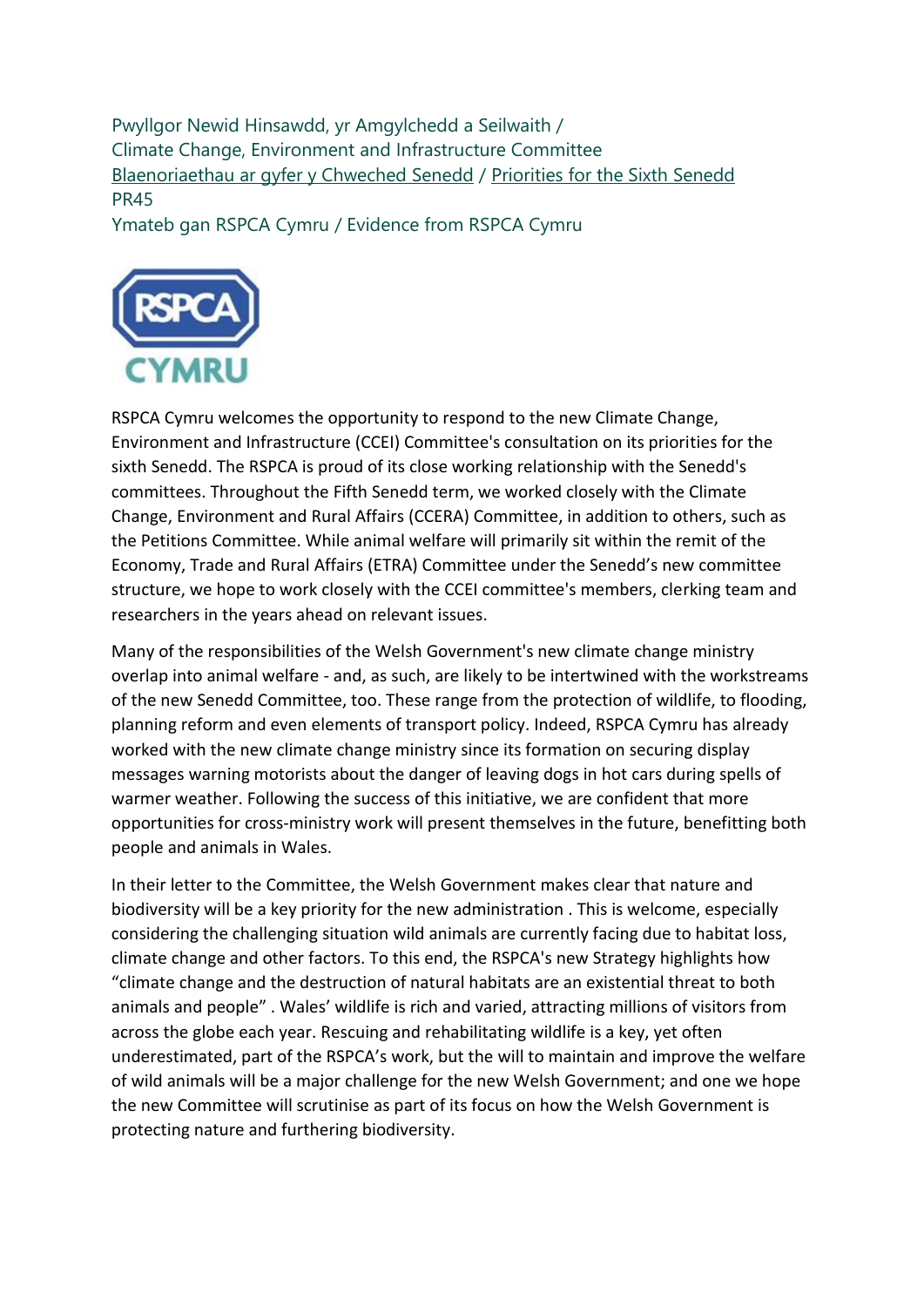In the run up to May's Senedd election, the RSPCA published a manifesto which features a dedicated section on our work on wildlife. Within this we called on the Welsh Government to consolidate Wales' current legislation relating to this area into a new Wildlife Act for Wales. As it stands, there is a plethora of wildlife legislation relevant to Wales, much of which is fractured and outdated, causing ongoing issues associated with its understanding and enforcement and hindering the public's understanding of their responsibilities concerning wildlife. Because of this, we urge the new Committee to consider scrutiny of the role a Wildlife Act for Wales could help contribute towards nature's recovery and halt biodiversity loss, while demonstrating the ambition needed to tackle the 'nature emergency', the Senedd recently voted to declare .

With regards to the new Committee's potential scrutiny of wildlife matters some clarification regarding the intended remit and extent of this focus would be much appreciated - given that many animal welfare matters cover a range of species beyond wildlife, and may fall under the remit of the ETRA Committee. In addition to the consolidation of wildlife law, a number of practices in Wales are having a significant impact on wildlife management and welfare and - if within the scope of the Committee's scrutiny would be pertinent topics to explore.

The use of snares is an excellent example. A ban on the use of snares is anticipated in a future Agriculture (Wales) Bill - and, as such, has largely been the purview of the Minister for Rural Affairs and, likely, the ETRA Committee. Nevertheless, the impact specifically on wildlife is still vast - and estimates suggest that more than 51,000 fox snares can be active in Wales at one time<sup>1</sup>, with their use being both commonplace and legal. While the **Welsh** [Government](https://gov.wales/sites/default/files/publications/2019-05/code-of-best-practice-use-snares-fox-control.pdf) [introduced](https://gov.wales/sites/default/files/publications/2019-05/code-of-best-practice-use-snares-fox-control.pdf) [a](https://gov.wales/sites/default/files/publications/2019-05/code-of-best-practice-use-snares-fox-control.pdf) [Code](https://gov.wales/sites/default/files/publications/2019-05/code-of-best-practice-use-snares-fox-control.pdf) [of](https://gov.wales/sites/default/files/publications/2019-05/code-of-best-practice-use-snares-fox-control.pdf) [Practice](https://gov.wales/sites/default/files/publications/2019-05/code-of-best-practice-use-snares-fox-control.pdf) on their use in 2015, our inspectors regularly deal with incidents where snares are set in breach of both this voluntary code and the law more generally. Snares are cruel and indiscriminate in what they catch. RSPCA Cymru remains opposed to the manufacture, sale and use of all snares and any trap that causes suffering and an enquiry from CCERA in the previous Senedd term, entitled [The](https://senedd.wales/laid%20documents/cr-ld11086/cr-ld11086-e.pdf) [Use](https://senedd.wales/laid%20documents/cr-ld11086/cr-ld11086-e.pdf) [of](https://senedd.wales/laid%20documents/cr-ld11086/cr-ld11086-e.pdf) [Snares](https://senedd.wales/laid%20documents/cr-ld11086/cr-ld11086-e.pdf) [in](https://senedd.wales/laid%20documents/cr-ld11086/cr-ld11086-e.pdf) [Wales,](https://senedd.wales/laid%20documents/cr-ld11086/cr-ld11086-e.pdf) helped draw attention to the need for future legislative action; and it may be prudent for a committee to return to the issue in the future.

As a consequence of the risk they pose to wildlife, among other animals, as well as the environment, we firmly believe that the Welsh Government should ban the use of sky lanterns on all land in Wales. While all 22 of Wales' local authorities have banned their use on council land<sup>2</sup>, we believe that Wales-wide action is needed to tackle the use of sky lanterns on private property. As well as potentially harming wild and domesticated animals, sky lanterns also pose a fire hazard to habitats of importance to nature and biodiversity. Taking this into consideration, we hope to see the new Committee scrutinising the value of an outright ban on them in Wales. Fireworks also pose wildlife welfare risks and we have long campaigned for tighter regulations around their sale and use and for them to be restricted to certain celebrations. While the Fireworks Act 2003 is a non-devolved piece of legislation, the Welsh Government has shown a willingness to act to ensure fireworks in

<sup>1</sup> PoliticalAnimal - The Use of Snares in Wales, accessed 9 September 2021

<sup>2</sup> Keep Wales Tidy - Sky lantern bans now in place across Wales, 8 February 2018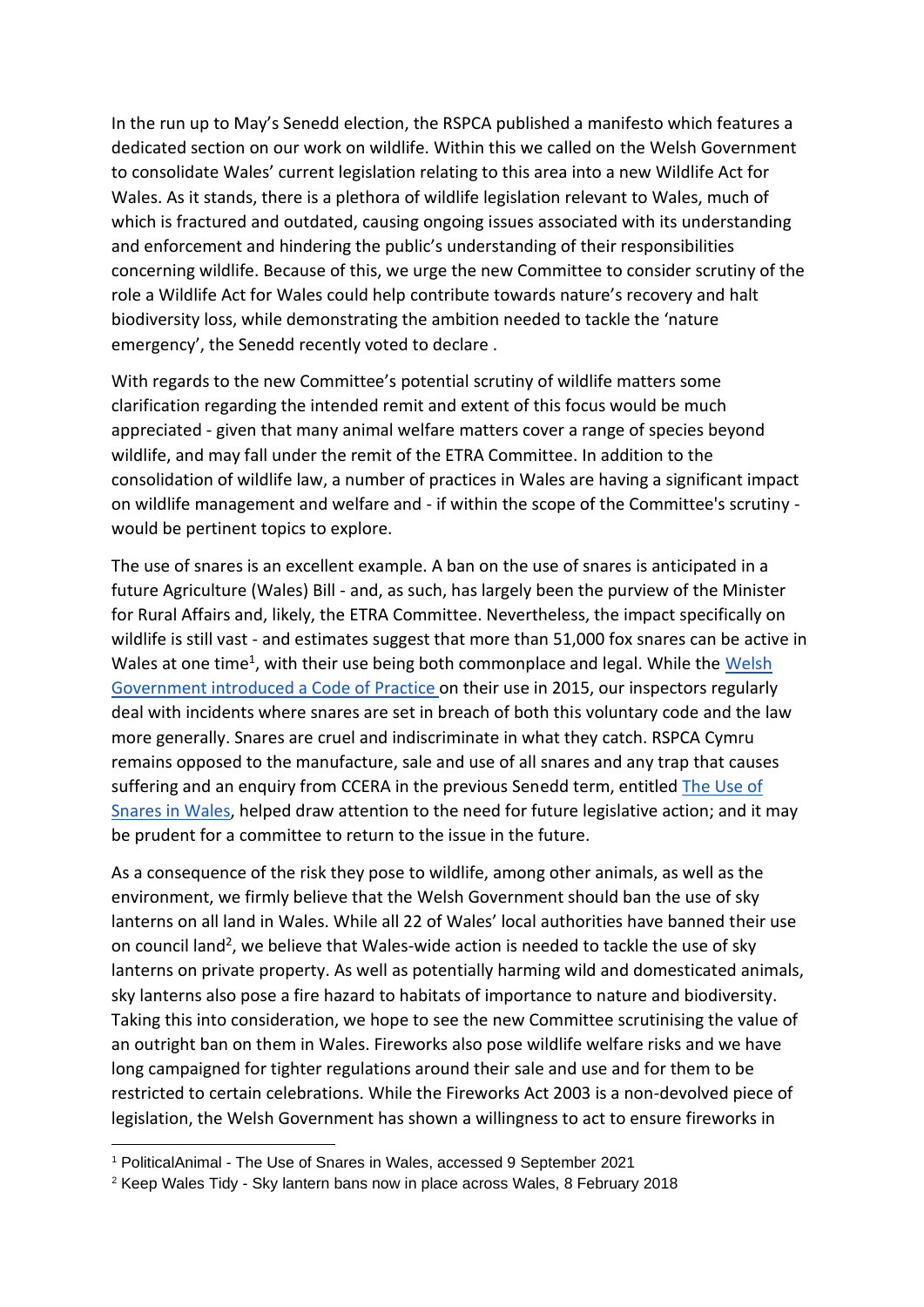Wales are less frightening for animals. The Minister has recently said that the Welsh Government would be seeking a trilateral meeting with the UK Government and Scottish Government to determine what more can be done to tackle this issue at a Great Britain level<sup>3</sup>; though the Scottish Government's has announced it is bringing in a new law on the sale of fireworks in the 2021-2 Government programme, which could be a model to explore. We hope these issues will potentially be considered as part of the Committee's scrutiny on the development of a Clean Air Act for Wales, further to the recent Welsh Government White Paper consultation.

The littering of single-use plastics poses a significant risk to wildlife and natural habitats, with the potential for animals to become trapped by them or ingest them by mistaking them for food, a very real possibility. On average, we receive 11 calls a day about animals affected by litter, with wildlife, particularly birds, being most commonly affected. As many injured wild animals are never found, it is estimated that the actual figure of animals injured by litter is much higher than we currently know. We hope that the new Committee will prioritise scrutinising the need to tackle single-use plastics in Wales, in order to benefit animal welfare and our wider environment, particularly in light of Welsh Government plans to bring forward legislation to ban more single-use plastics.

Gene editing is another issue which could potentially straddle the responsibilities of this Committee, and the ETRA Committee. In England, the UK has consulted on allowing gene editing of farm animals - something the RSPCA has serious animal welfare and ethical concerns about. To date, the Welsh Government has not made any move to permit this practice - instead acknowledging "considerable debate in the scientific community"<sup>4</sup> and favouring a precautionary approach based on science. However, even if the Welsh Government did not allow the production of gene edited foods, they would be unable to stop them appearing in shops in Wales due to new rules under the UK Internal Market Act. RSPCA Cymru hopes these issues will be considered as part of any committee scrutiny into gene editing techniques or genetic modification.

Devolved planning policy is earmarked by the Welsh Government to the Committee as one of the "greatest levers in driving changes across Wales"<sup>5</sup>. Reform to planning law also has huge potential to improve the welfare of animals and their associated environment. Animal welfare is not currently a legal consideration within the planning process - yet reforming planning laws could ensure a more consistent approach across Wales to developments, while ensuring developments that impacted animal welfare most negatively can be challenged. As such, we hope the potential for making animal welfare a material matter in the process will be a focus of any consideration the Committee makes into the effectiveness of Welsh planning law.

<sup>3</sup> Senedd Cymru / the Welsh Parliament, Record of Proceedings, 18 November 2020

<sup>4</sup> Welsh Government Press Release - Genetic editing in agriculture, 7 January 2021

<sup>5</sup> Julie James MS and Lee Waters MS Letter to Climate Change, Environment and Infrastructure Committee, 30